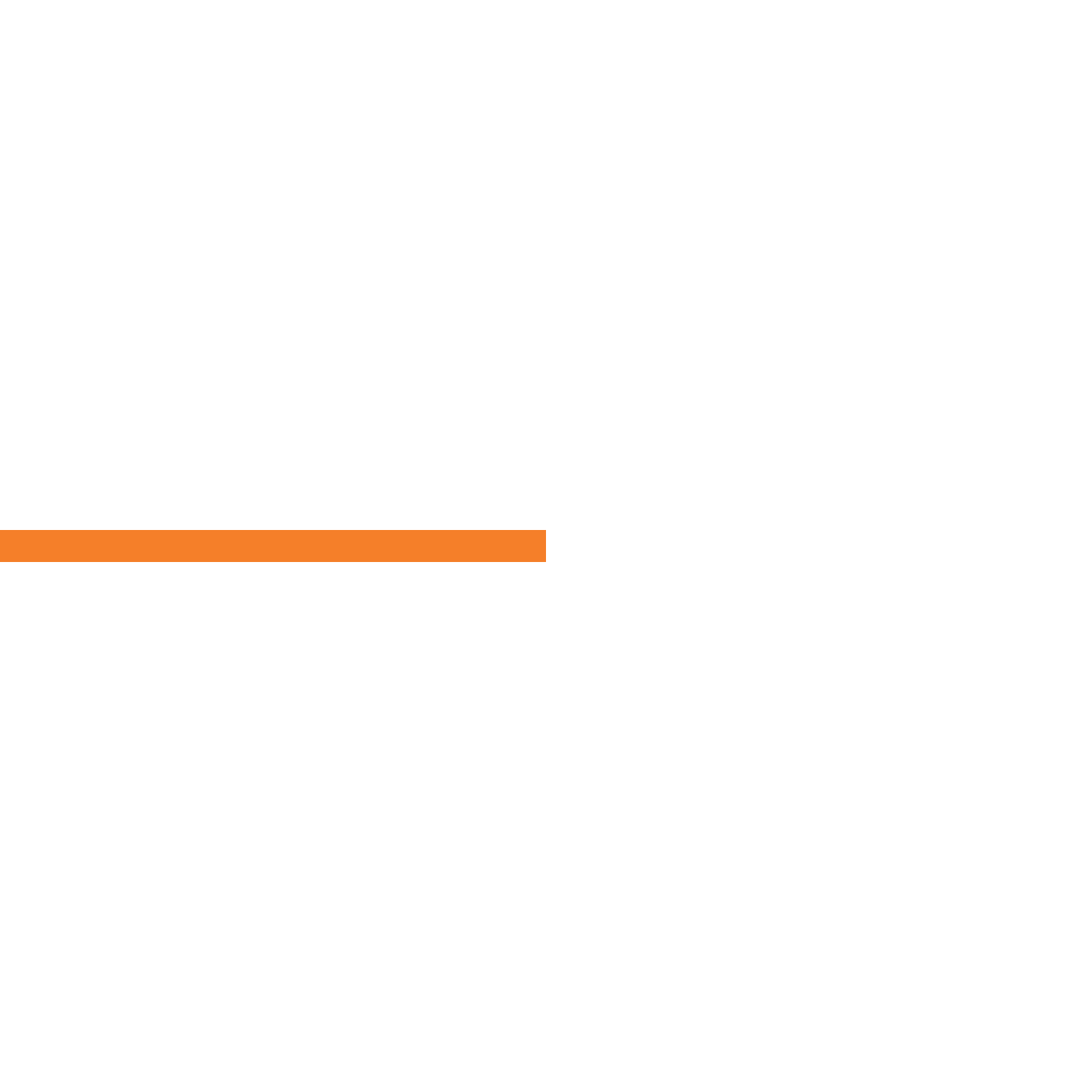# **CHAIRMAN'S REPORT**

Serving as chairman of the board for South Carolina Federal Credit Union is both a great privilege and responsibility. I and each of the board of directors and advisory board members you see today are volunteers. We bring our experience and insights to this group because we are invested in the success of this credit union and the future of our industry.

The annual meeting is a much anticipated chance to celebrate the hard work of the credit union staff and their strong support of our membership. We reflect on the accomplishments of the past year and project to the goals on the horizon.

2018 was certainly a year worth noting. Thank you to our membership and the community for voting South Carolina Federal:

- *The Post & Courier* 2018 Charleston's Choice Best Bank/ Credit Union (winner) and Best Mortgage Company (finalist)
- *Charleston City Paper* Best Financial Institution and Best Mortgage Company
- *Charleston Living Magazine* Best of the Best Winner Best Credit Union
- *Lowcountry Parent* Mom's Choice Award #1 Best Bank/ Credit Union
- *Moultrie News* Readers' Choice Best Bank/Credit Union
- *The Berkeley Independent* and *The Gazette* Readers' Choice Awards – Best Financial Institution
- *The Summerville Journal Scene* Readers' Choice Award Best Financial Institution

These honors are much appreciated and the distinctions coveted, but we also look at these accolades as the result of something greater. Most of these awards stem from the nomination and votes of our membership. It is the service provided by the teams in all of our locations and the leadership of the organization that foster an environment for this success to breed. This is why we are equally proud of our 2018 designations as:

- Sixth time Best Places to Work in South Carolina Third place ranking in the state**<sup>1</sup>**
- Third time Best Credit Union to Work for in the US #1 in our asset size; #2 overall**<sup>2</sup>**
- Glassdoor Best Places to Work 11th place (out of 50 in the small/medium company category)
- Finalist for SC Branded Awards Health Initiative of the Year and Community Diversity Award**<sup>3</sup>**

We regularly seek input from our members concerning their experience as they bank with South Carolina Federal. Member feedback is a valuable gift with which we can update programs, processes and facilities. We are proud to know that members say they would cheerfully recommend us to friends and family members.

- South Carolina Federal Net Promoter Scores are above the average for all industries, including top performing industries such as department stores and healthcare.**<sup>4</sup>**
- South Carolina Federal Member Experience Scores far surpass the banking industry.**<sup>4</sup>**
- South Carolina Federal Member Experience Scores are higher than the credit union industry benchmark.**<sup>4</sup>**
- South Carolina Federal member interaction scores are among the best in the industry. Call Center interactions are among the very best-in-class.**<sup>4</sup>**

These are very impressive, and much deserved, nods to the continued effort and passion of the South Carolina Federal team. It is my pleasure as chairman to congratulate you on a productive year, and I look forward to our continued dedication to the members we assist and essential products and services we provide. Thank you to my fellow board members, the volunteer advisors, the management of South Carolina Federal, our hard working and dedicated staff and our diverse membership.

### **MARY WHITED, CPA**

Chairman, Board of Directors

**<sup>1</sup>**Source: BestPlacestoWorkSC.com presented by South Carolina State Chamber of Commerce and SC Biz News.

**<sup>2</sup>**Source: Credit Union Journal.

**<sup>3</sup>**Source: South Carolina Chamber of Commerce.

**4**Source: Member Loyalty Group, January 2019.

### **LIFESIMPLIFIED**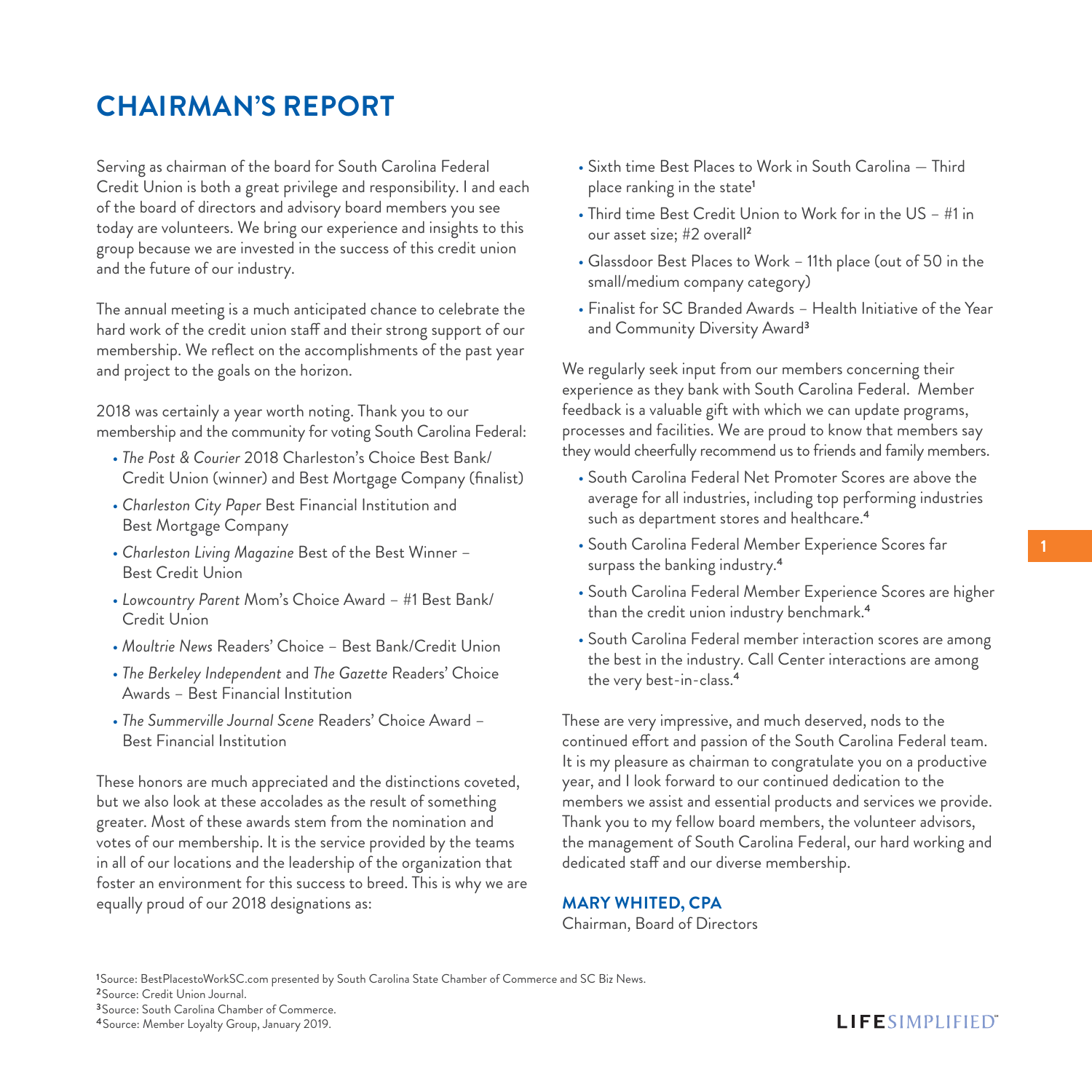### **PRESIDENT'S REPORT**

Each year's annual report provides an opportunity to reflect on the last 365 days as both a full, comprehensive and accomplished year and a moment in time in the history of our credit union. South Carolina Federal Credit Union is in its 83rd year as a trusted financial institution and pillar of the communities in which we serve. We do, however, look very different in 2019 than we did in 1936.

We saw last year as one that exemplified these shifts and the growth associated with progress. In 2018, we added SC Telco – Florence, South Carolina into our field of membership, increasing our financial presence in the Florence market as well as our member presence. We appeared Out of the Blue to introduce acquired and potential members to the credit union difference. We surprised and delighted with pop up events, member perks and philanthropic opportunities to show, rather than say, our commitment to being not only a good financial institution, but a valuable member of the community.

This entry strategy and the overall growth into a new market was done with great intention and a goal to benefit the whole of our membership. In the spirit of the cooperative model, people helping people, an increase in membership drives down the cost for all and increases our ability to loan at healthy and competitive rates.

It also allows us to truly utilize our One Company model. Under this, we are able to provide comprehensive service to include not only financial services and loans for personal and business needs, but also benefits, insurance and investment solutions through our credit union service organization**<sup>1</sup>** . We expanded these services in 2018 to include virtual care, identity protection, high net worth insurance options and the quote-and-apply life insurance service.

This growth, and the change associated, is visible in our footprint and tangible in our presence. It has garnered us many accolades including, as the chairman noted, recognition as both a best place to bank and work.

However, as a financial institution, numbers are our language and this year added to our vocabulary. In the last four years, we have handled over 202 million Life Simplified<sup>sM</sup> transactions, made over \$2 billion in loans, and saved members over \$17 million in fees and loan interest. 2018 alone saw over \$550 million in loan production.

We have also invested in the security of our institutions and membership. We implemented EMV technology at all of our ATMs, upgraded home banking stations in financial centers, employed member and joint owner text verification through our contact center and enhanced our phishing protocol to reduce outside threats to the organization.

While the interior is secure, we also took steps to improve our exterior aesthetics. We converted our new McLeod financial center in Florence, SC to brand standard, completed minor renovations of two Columbia facilities and began a full renovation of our East Cooper financial center.

We have achieved truly great things as a team this year. It is impressive to see the many diverse functions, departments and financial centers of the credit union work daily to achieve the success we celebrate today.

This spirit comes to fruition in a concept we rolled out in 2018 in our Columbia market: DOMOTO (DOing MOre TOgether). As we begin a new year, enter new markets and undertake new goals, we look forward to doing more together to simplify finances, provide guidance for investments**<sup>2</sup>** , improve our communities and work to align the building blocks of life. We look forward to DOMOTO.

#### **SCOTT WOODS, CPA**

President and Chief Executive Officer

**<sup>1</sup>**Benefits and insurance services are offered by SCF Solutions™, a wholly owned subsidiary of South Carolina Federal Credit Union, and are not insured by the NCUA nor guaranteed by South Carolina Federal Credit Union.

**<sup>2</sup>**Non-deposit investment products and services are offered through CUSO Financial Services, L.P. ("CFS"), a registered broker-dealer (Member FINRA/SIPC) and SEC Registered Investment Advisor. Products offered through CFS: **are not NCUA/NCUSIF or otherwise federally insured, are not guarantees or obligations of the credit union, and may involve investment risk including possible loss of principal.** Investment Representatives are registered through CFS. The Credit Union has contracted with CFS to make non-deposit investment products and services available to credit union members.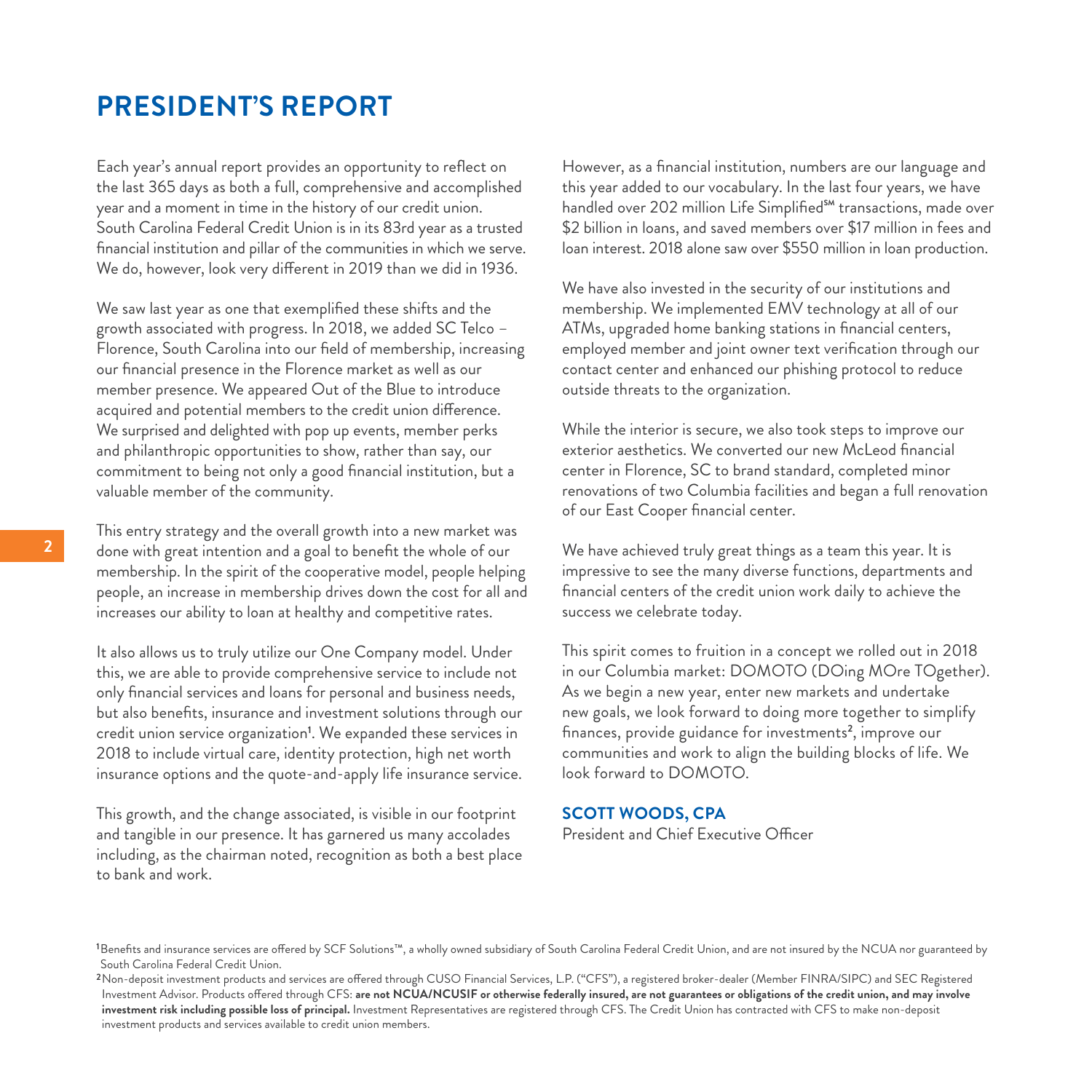# **SUPERVISORY COMMITTEE REPORT**

On behalf of the South Carolina Federal Credit Union Supervisory Committee, I am pleased to present the annual audit report for the year ended December 31, 2018.

By law, credit unions are required to have a Supervisory Committee, which is responsible for the oversight of all financial activities of the Credit Union, including the assessment of management practices required to safeguard South Carolina Federal's assets. At South Carolina Federal Credit Union five volunteers, appointed by the credit union board, serve to meet the goals and objectives of the Committee.

Specifically, the Committee must determine the sufficiency of the following:

- **1.** Policies and procedures required to safeguard against errors and omissions and to avoid conflicts of interest
- **2.** The proper execution of policies, plans and procedures by credit union management
- **3.** Internal controls necessary to ensure the financial soundness and stability of the credit union
- **4.** Financial reports and accounting data prepared in a timely manner which properly reflect operations and results

The Committee utilizes the services of both internal and external audit personnel. The Committee regularly meets with the credit union's Audit Services Department to ensure that the department is performing appropriate operational, compliance and financial audits.

Additionally, the Committee meets with independent (external) auditors and federal regulatory examiners to review findings and recommendations, which provide reasonable assurances for adequate safeguarding of credit union assets.

In accordance with NCUA regulations, an independent audit is conducted annually of the credit union's financial reporting. The Committee engaged the services of Doeren Mayhew CPAs and Advisors, to perform the 2018 Financial Statement Audit. The Committee has reviewed the audit and is pleased to report that the auditors have issued an unmodified opinion of the credit union's 2018 financial statements.

Based upon the Committee's review of internal and independent external audits, reports of examinations by regulators, and the Committee's own observations, the Committee has concluded that South Carolina Federal Credit Union has institutional practices and policies in place which are sufficient to ensure that the membership's assets are safeguarded by the credit union.

The volunteer members of the Supervisory Committee are grateful for the opportunity to serve the members of South Carolina Federal Credit Union. We will continue to perform our duties to maintain the trust and confidence which the members have placed in us.

#### **R. PATRICK FLYNN, ESQ.**

Chairman, Supervisory Committee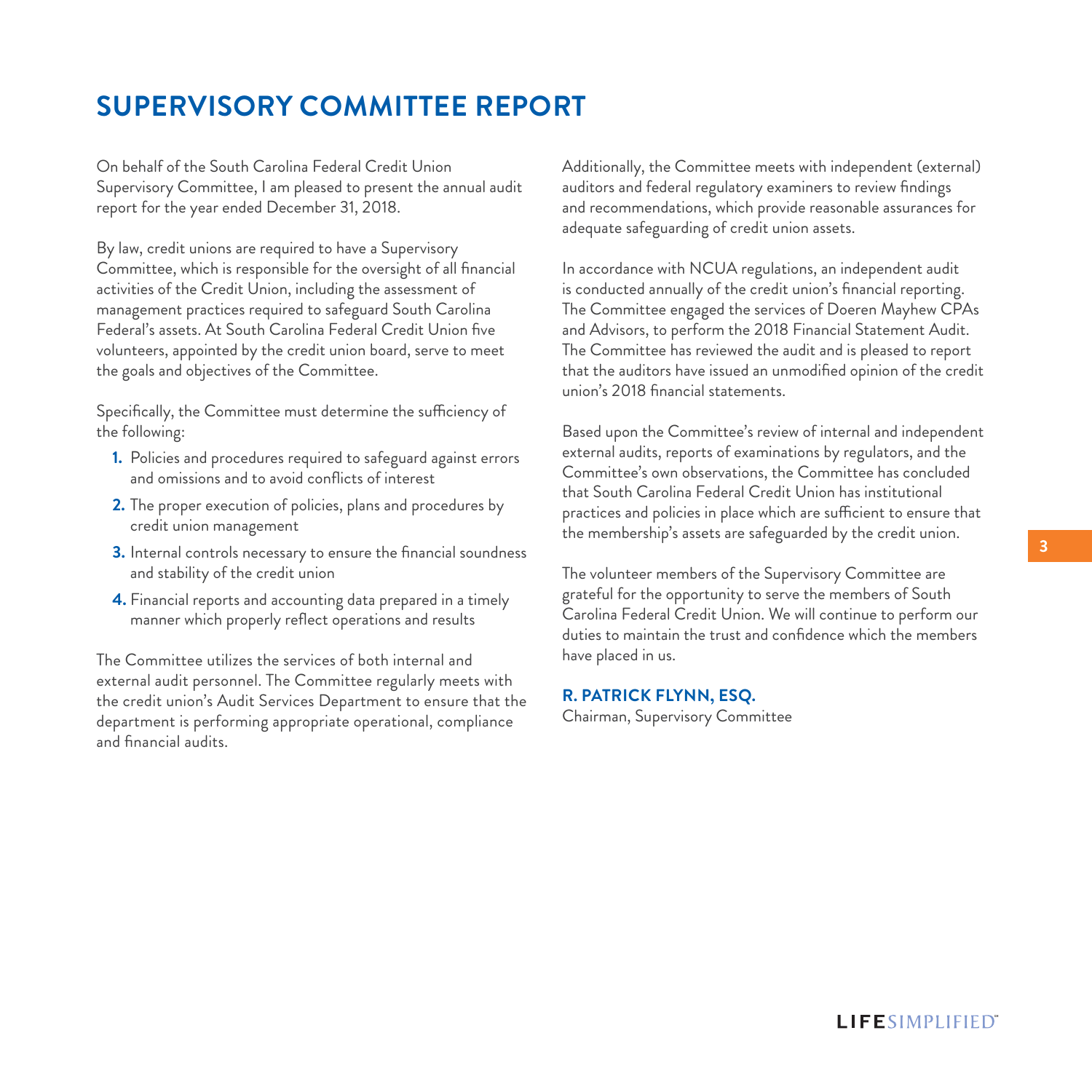# **CONSOLIDATED STATEMENTS OF FINANCIAL CONDITION**

As of December 31, 2018 and 2017

|                                                    | 2018              | 2017              |
|----------------------------------------------------|-------------------|-------------------|
| <b>ASSETS</b>                                      |                   |                   |
| Cash and cash equivalents                          | \$<br>157,477,245 | \$<br>140,189,389 |
| Interest bearing deposits                          |                   | 14,000,000        |
| FHLB stock                                         | 10,907,900        | 8,612,500         |
| Loans held for sale                                | 2,986,950         | 2,193,900         |
| Loans to members, net of allowance for loan losses | 1,430,454,687     | 1,296,646,333     |
| Accrued interest receivable                        | 3,299,645         | 2,959,006         |
| Credit union owned life insurance (COLI)           | 41,271,811        | 40,099,921        |
| Split-dollar life insurance (SDLI)                 | 40,066,412        | 36,524,907        |
| Prepaid and other assets                           | 17,389,247        | 17,498,282        |
| Property and equipment                             | 78,021,020        | 72,038,393        |
| Goodwill                                           | 6,776,919         | 4,794,064         |
| NCUSIF deposit                                     | 12,596,554        | 12, 194, 149      |
| <b>TOTAL ASSETS</b>                                | \$1,801,248,390   | \$1,647,750,844   |

| <b>LIABILITIES AND MEMBERS' EQUITY</b>       |                 |                     |
|----------------------------------------------|-----------------|---------------------|
| Liabilities:                                 |                 |                     |
| Members' shares and savings accounts         | \$1,357,224,166 | 1,265,682,166<br>S. |
| <b>Borrowings</b>                            | 221,046,875     | 168, 127, 232       |
| Accrued expenses and other liabilities       | 25,061,313      | 28,719,660          |
| <b>Total liabilities</b>                     | 1,603,332,354   | 1,462,529,058       |
| <b>Members' Equity:</b>                      |                 |                     |
| Regular reserve                              | 16,159,488      | 16,159,488          |
| Undivided earnings                           | 181,756,548     | 169,062,298         |
| Total members' equity                        | 197,916,036     | 185,221,786         |
| <b>TOTAL LIABILITIES AND MEMBERS' EQUITY</b> | \$1,801,248,390 | \$1,647,750,844     |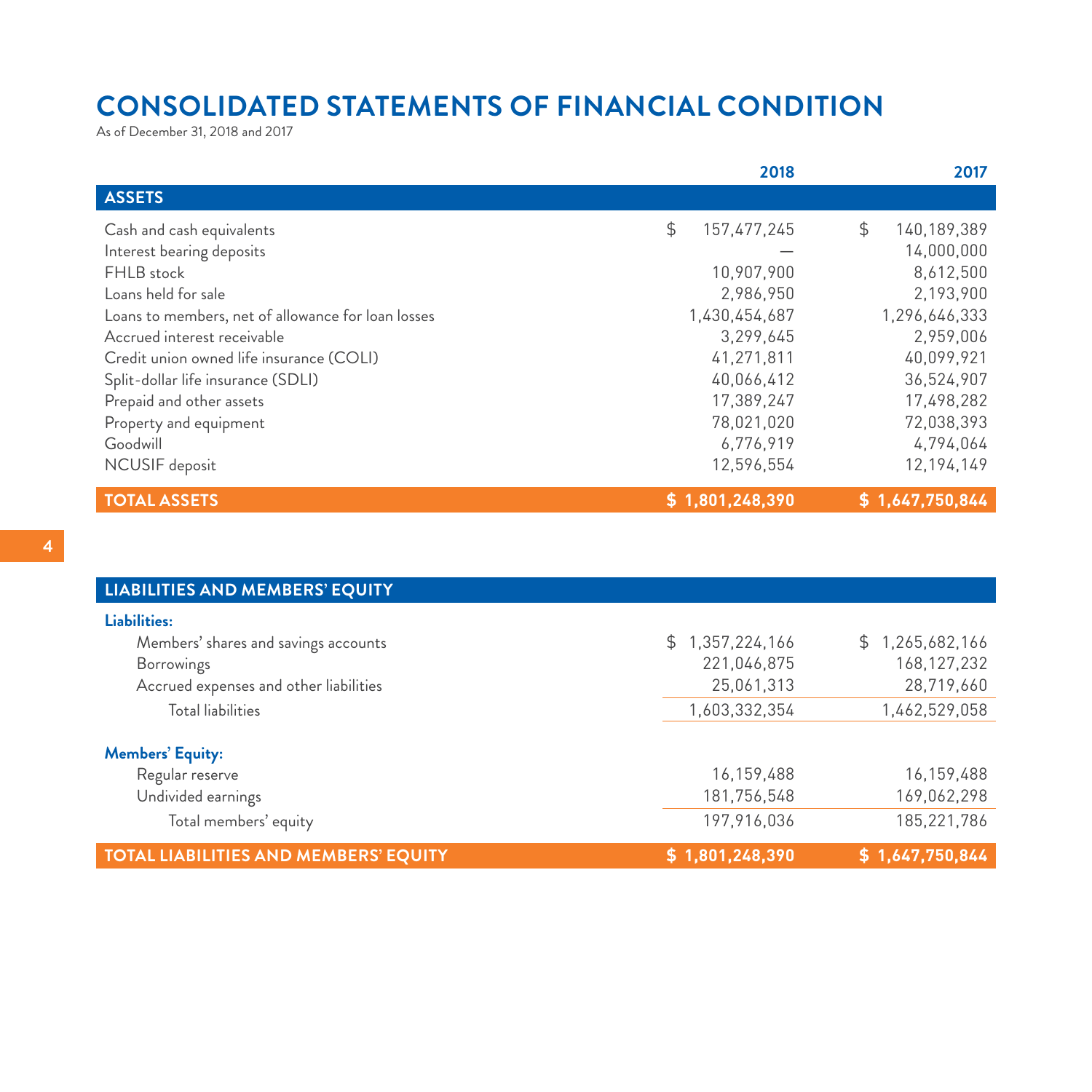# **CONSOLIDATED STATEMENTS OF INCOME**

Years ended December 31, 2018 and 2017

|                                                                                                                                                                                               |               | 2018                                                                                                    |                  | 2017                                                                                                      |
|-----------------------------------------------------------------------------------------------------------------------------------------------------------------------------------------------|---------------|---------------------------------------------------------------------------------------------------------|------------------|-----------------------------------------------------------------------------------------------------------|
| <b>INTEREST INCOME</b>                                                                                                                                                                        |               |                                                                                                         |                  |                                                                                                           |
| Loans to members<br>Investments<br>Total interest income                                                                                                                                      | $\frac{1}{2}$ | 56,653,753<br>2,376,801                                                                                 | $$\mathfrak{S}$$ | 51,248,495<br>1,480,453                                                                                   |
|                                                                                                                                                                                               |               | 59,030,554                                                                                              |                  | 52,728,948                                                                                                |
| <b>INTEREST EXPENSE</b>                                                                                                                                                                       |               |                                                                                                         |                  |                                                                                                           |
| Members' shares and savings accounts<br><b>Borrowings</b>                                                                                                                                     |               | 2,805,481<br>3,978,865                                                                                  |                  | 2,036,498<br>3,226,456                                                                                    |
| Total interest expense                                                                                                                                                                        |               | 6,784,346                                                                                               |                  | 5,262,954                                                                                                 |
| Net interest income                                                                                                                                                                           |               | 52,246,208                                                                                              |                  | 47,465,994                                                                                                |
| Provision for loan losses                                                                                                                                                                     |               | 3,505,000                                                                                               |                  | 1,000,000                                                                                                 |
| Net interest income after provision for loan losses                                                                                                                                           |               | 48,741,208                                                                                              |                  | 46,465,994                                                                                                |
| <b>NON-INTEREST INCOME</b>                                                                                                                                                                    |               |                                                                                                         |                  |                                                                                                           |
| Fees and service charges<br>Interchange income<br>Other income<br>Insurance income<br>COLI and SDLI income<br>Gain on sale of mortgage loans                                                  |               | 17,628,271<br>12,390,628<br>4,110,230<br>2,293,920<br>2,023,545<br>474,760                              |                  | 17,866,493<br>11,568,794<br>2,498,562<br>2,202,709<br>1,964,458<br>642,491                                |
| Total non-interest income                                                                                                                                                                     |               | 38,921,354                                                                                              |                  | 36,743,507                                                                                                |
| <b>NON-INTEREST EXPENSE</b>                                                                                                                                                                   |               |                                                                                                         |                  |                                                                                                           |
| Compensation and benefits<br>Office operations<br>Office occupancy<br>Other expense<br>Professional and outside services<br>Loan servicing<br>Advertising costs<br>Total non-interest expense |               | 40,588,347<br>18,598,385<br>5,445,935<br>3,286,948<br>3,400,866<br>1,991,340<br>1,656,491<br>74,968,312 |                  | 36, 941, 977<br>16,048,805<br>5,218,397<br>4,152,001<br>3,396,147<br>2,040,782<br>1,849,603<br>69,647,712 |
| <b>NET INCOME</b>                                                                                                                                                                             | \$            | 12,694,250                                                                                              | \$               | 13,561,789                                                                                                |

### LIFESIMPLIFIED"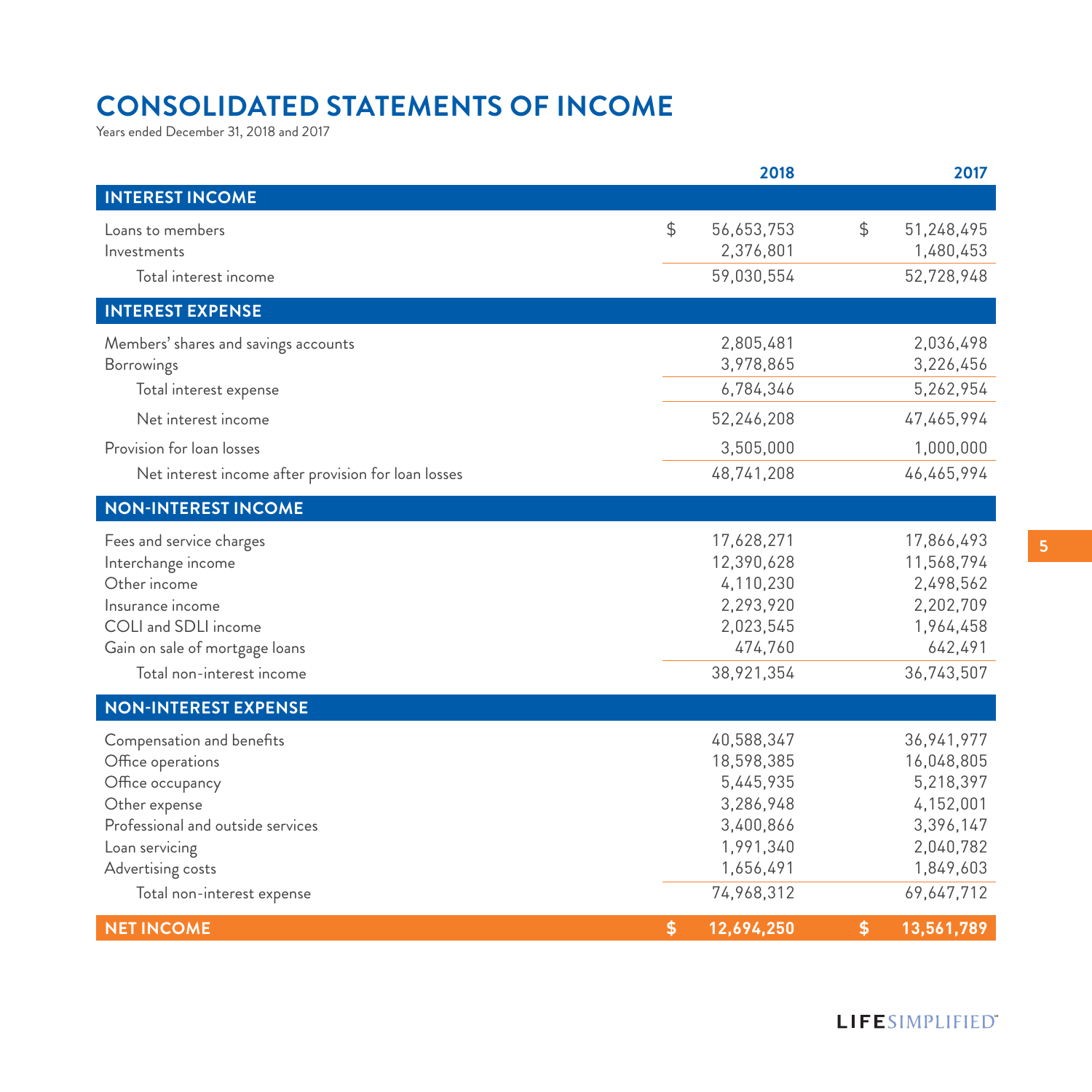## **ANNUAL MEETING MINUTES**

#### **MONDAY, APRIL 23, 2018 2:00 P.M.**

### **ATTENDEES**

#### **BOARD OF DIRECTORS:**

**Mary L. Whited, CPA**, Chairman **George H. Shaver**, Vice Chairman **Richard I. Buckner**, Secretary **J. Ralph Cathey**, Treasurer **COL Kelvin L. Brown**, Member **BG J. Emory Mace (Ret.)**, Member **Joseph E. Bolchoz, Jr.**, Member

### **SUPERVISORY COMMITTEE:**

**Joseph S. Daning**, Chairman **CAPT R. Patrick Flynn, Esq.**, Vice Chairman **Matthew Alexander**, Secretary **Michelle P. Kelley, Esq.**, Member **Joseph E. Bolchoz, Jr.**, Board Liaison

#### **VOLUNTEER ADVISORS:**

**Rodney E. Druschel, CPA Robert E. Bendetti, Jr., CPA LTC Robert Spafford** (absent)

#### **MANAGEMENT:**

**Scott Woods, CPA**, President/CEO **Dr. Troy Hall**, CSO **Joe Grech, CPA**, CFO, Finance **Beth Jaskiewicz**, SVP, Marketing **Brad Williams**, CTO, Information Technology **Margaret Miller**, SVP, Audit Services **Leslie Norris**, SVP, HR and Development **John Tant**, Consulting SVP, Lending Services **Trey Gantt**, SVP, Lending Services **Bonnie Ciuffo**, President, SCF Solutions™, LLC

#### **TRANSCRIBING:**

**Natalie Geiger**, Executive Administrator to the CEO

### **SOUTH CAROLINA FEDERAL CREDIT UNION 2018 ANNUAL MEMBERSHIP MEETING**

South Carolina Federal Credit Union held its 82nd Annual Membership Meeting on April 23, 2018, in its operations center, 6265 Rivers Avenue, North Charleston, South Carolina. Ms. Mary L. Whited, Board Chairman, called the meeting to order at 2:00 p.m. She asked everyone to rise for the Pledge of Allegiance led by COL Kelvin Brown, followed by the invocation led by Brigadier General Emory Mace (Ret.).

The audience was asked to be seated for the business portion of the meeting. Ms. Whited asked if a quorum of the membership was present. Mr. Buckner confirmed a quorum was present, and with that, Ms. Whited declared the 2018 Annual Membership Meeting officially in session. Ms. Whited introduced herself as the Chairman and subsequently introduced all members of the Board of Directors, Supervisory Committee, Volunteer Advisors (excluding LTC Spafford, who was absent) and the President and CEO.

Ms. Whited requested a motion to approve the minutes of the annual membership meeting held April 24, 2017. Mr. Bolchoz moved for approval of the minutes, and Mr. Shaver seconded. Ms. Whited asked all in favor to say "aye." All board members said "aye," and with that, the minutes were declared approved.

At this time, Ms. Whited invited Mr. Cathey to the podium to provide the **Treasurer's Report** and share the 2017 year-end figures with the membership:

- **Dividends Paid to Members:** South Carolina Federal paid \$2.0 million in dividends to members in 2017, compared to \$1.8 million in 2016. This was an 11% increase, which resulted from higher rates and deposit balances.
- **Deposit and Loan Growth:** Deposits increased by 4.3%, while Loans increased by 5.7%.
- **Asset Growth:** Assets are all tangible property or rights such as loans, investments, cash and receivables owned by the credit union. Assets increased by 5.7% (\$88.6 million) and ended 2017 with \$1.65 billion in assets.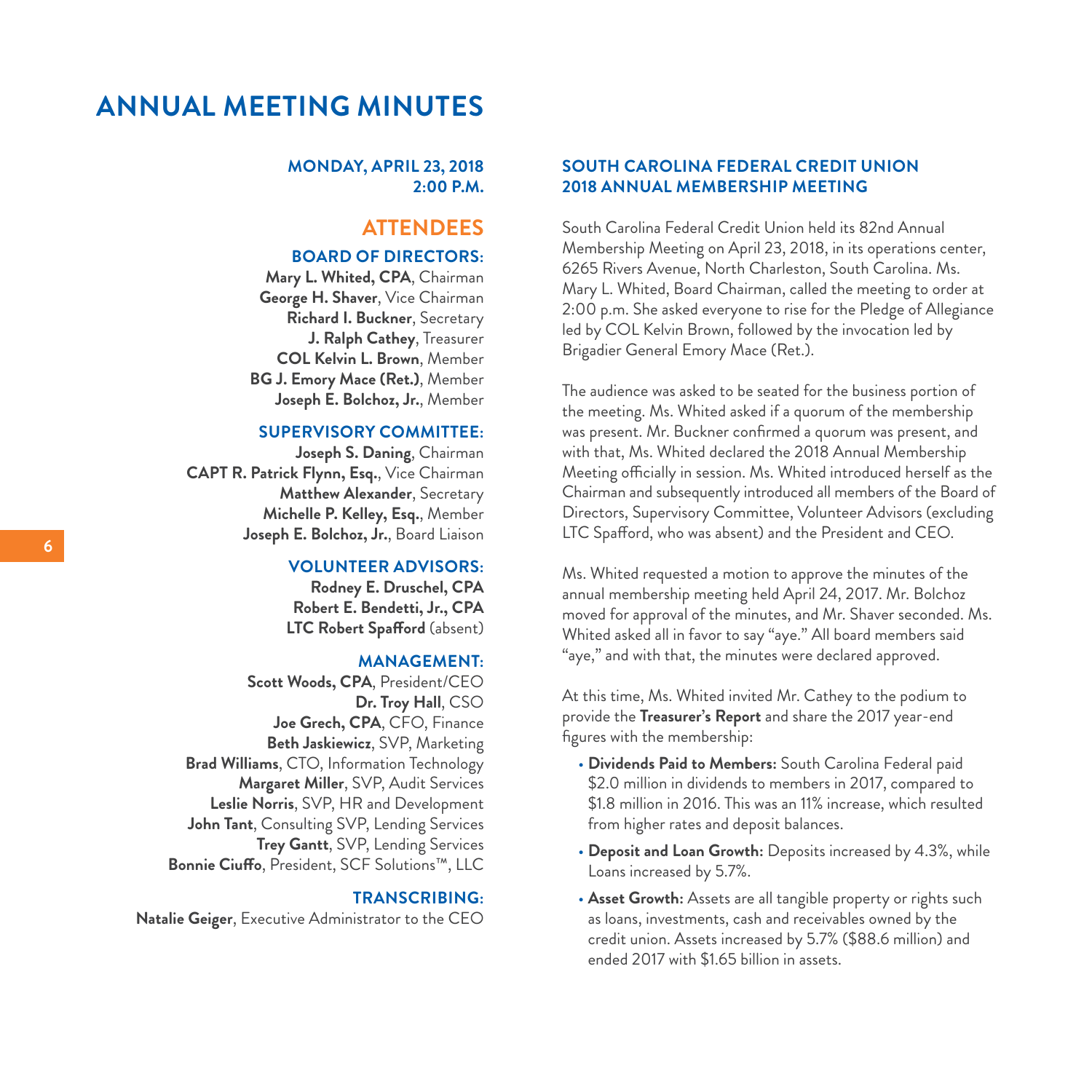## **ANNUAL MEETING MINUTES** (continued)

- **Delinquency:** This represents the percentage of borrowers who are late paying back their loans. Our delinquency decreased from .44% at year-end 2016 to .27% in 2017.
- **Net Worth:** Also known as members' equity, Net Worth represents accumulated earnings of the credit union set aside to guarantee the safety and security of member deposits. Net Worth is measured as a percent of total assets. Net Worth increased from 11.00% at year-end 2016 to 11.24% at yearend 2017. This is a very strong number, which is well within federal regulations and within the capital plan established by the board to ensure the safety of member deposits.

#### This concluded the Treasurer's Report.

Ms. Whited thanked Mr. Cathey for the Treasurer's Report and turned the floor over to Mr. Daning for the **Supervisory Committee Report**. Mr. Daning referred everyone to the last page on the inside of the 2017 Annual Report for the formal Supervisory Committee Report. As stated in the 2017 Annual Report, the Committee engaged the services of Doeren Mayhew CPAs and Advisors to perform the 2017 Financial Statement Audit for the credit union. The committee reviewed the audit and is pleased to report that the auditors issued an unmodified opinion of the credit union's 2017 financial statements. Based on the committee's review of internal and independent external audits, reports of examinations by regulators, and the committee's own observations, the committee concluded that South Carolina Federal Credit Union has institutional practices and policies in place sufficient to ensure the membership's assets are safeguarded by the credit union. This concluded the report of the Supervisory Committee, at which time the floor was turned back over to the board chairman.

Ms. Whited thanked Mr. Daning for his report and asked if there was any unfinished business, but there was none. Ms. Whited asked if there was any new business, and at this time, she returned the floor to Mr. Woods to recognize our scholarship winners. He named and congratulated each of the 2018 credit union scholarship winners for traditional college/university (with scholarships totaling \$30,500); the credit union technical

school scholarship winners (with scholarships totaling \$12,000); and the 2018 Bank at Work scholarship winners for traditional college/university (with scholarships totaling \$7,500). Mr. Woods extended sincere appreciation to scholarship judges, Joseph Daning, Anne Shaver and Dr. Anne Mace. He also recognized the South Carolina Federal Credit Union Foundation and the charities it supports. Employees pledged over \$78,000 to the external charities, and the credit union matched the first \$50,000 of those pledges. In addition, employees pledged over \$22,000 to support the credit union's Employee Relief Fund. At this time, Mr. Woods turned the floor back over to the board chairman.

Ms. Whited asked if there was any additional new business. Hearing none, she turned the floor over to BG Mace for the **Nominating Committee Report** and election results. At the end of 2017, two positions on the Board were open for renewal. An announcement was placed in the January, February and March 2018 issues of our *InBalance* member newsletter; however, no nominations were received from the membership. Based on the individuals' qualifications, their commitment to service to South Carolina Federal Credit Union, and in accordance with Article 6, Section 3 of the Credit Union bylaws, the Nominating Committee recommended Mary L. Whited and Kelvin L. Brown, each to serve on the Board of Directors for a three-year term to expire in April 2021. Therefore, in accordance with Article 5, Section 1 of the Credit Union bylaws, **Mary L. Whited** and **Kelvin L. Brown** were elected by acclamation to the Board of Directors of South Carolina Federal. This concluded the report, and the floor was turned back over to the board chairman.

Ms. Whited thanked BG Mace and the members of the Nominating Committee, then reintroduced President and CEO Scott Woods for the President's Report.

Like many financial institutions, in the wake of the financial downturn, South Carolina Federal worked on developing from within. We evolved our talent and retention programs, invested in our brand identity, enhanced technology offerings and managed a strong and secure loan portfolio.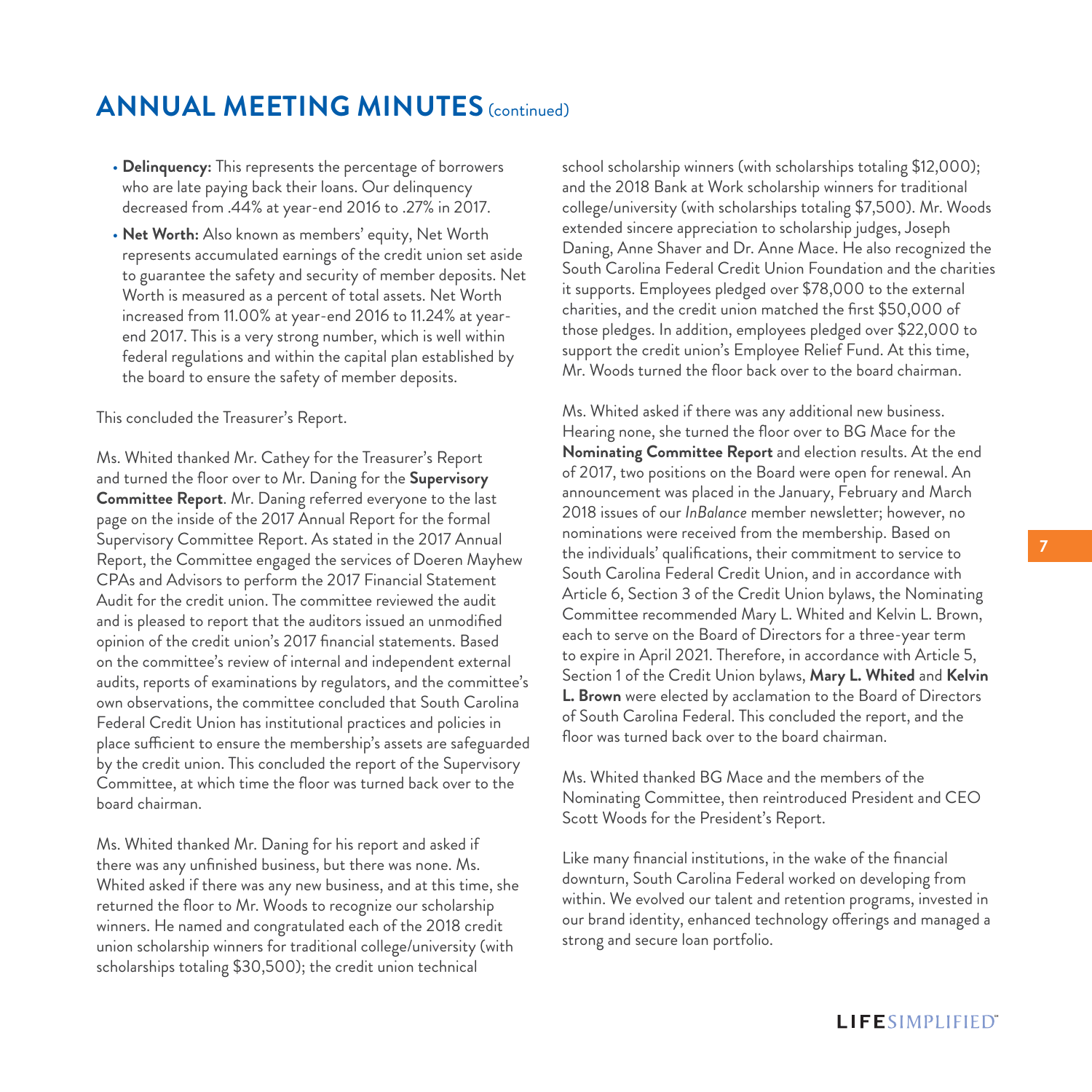## **ANNUAL MEETING MINUTES** (continued)

In 2017, however, we put into motion our strategic plans to grow. In February 2017, we received approval to serve individuals and small businesses in Florence and Myrtle Beach, as well as existing members in seven counties of the Pee Dee area. Our integration of Florence DuPont Employees Federal Credit Union was also an important entry to this part of our state and has resulted in \$3 million in loans provided to members in this community.

Closer to our headquarters, we pioneered the South Carolina Federal Solution Center on Daniel Island. This by appointmentonly facility provides concierge service for more complex needs, such as mortgage, insurance, investment or business services.

In October 2017, we were granted an expansion of our field of membership to include multiple common bonds. This allows us to qualify individuals for membership by family relationships, employers, geographic areas, and member associations.

Our Bank at Work program, which provides on-site financial education, loan application services and specialized services to employers and associations, grew to include 27 new member companies. Additionally, during the year, the program provided over 800 consultations at area companies.

These shifts to our service model necessitated shifts to our business processes. In 2017, we converted business account holders to an online business-banking platform and implemented a new commercial loan portfolio management software. These provide ease and convenience for our business members' every day and significant account needs. We completed installation and deployment of the Velocity loan origination system, allowing a streamlined process of decisioning and integrated digital signatures for our over \$140 million in loans throughout the course of 2017.

We extended the hours of operation in our Contact Center and increased monitoring and responsiveness via our range of social channels, provided heightened connectivity and expedited solutions. We also expanded our footprint, which allowed for greater visibility and engagement within the communities we

serve. We reinvested over \$400,000 toward financial education, community and civic advancement and our South Carolina Federal Credit Union Foundation. In every market we serve, we invest to be a part of the fabric of that community. We know our members, their needs, challenges and dreams.

The credit union's employees are dedicated to providing exceptional member service and unwavering Life Simplified<sup>SM</sup> experiences. At South Carolina Federal, we provide convenient and trusted expertise to allow our members to spend more time living their passions.

Mr. Woods turned the floor back to Ms. Whited to provide the Chairman's Report. Ms. Whited thanked Mr. Woods for his report and provided the Chairman's Report as documented within the 2017 Annual Report. Following her report, Ms. Whited extended her sincere appreciation to the members in attendance, as well as the dedicated volunteer leaders and employees. She also extended her gratitude to the membership of South Carolina Federal for contributing to the success of the credit union.

There being no further business to discuss, Ms. Whited requested a motion to adjourn the meeting. COL Brown moved that the meeting be adjourned, and Mr. Buckner seconded. Ms. Whited asked all in favor to say "aye." All board members said "aye," and with that, the meeting was declared adjourned at 2:29 p.m.

Respectfully submitted,

**RICHARD I. BUCKNER** Secretary, Board of Directors

**MARY L. WHITED, CPA** Chairman, Board of Directors